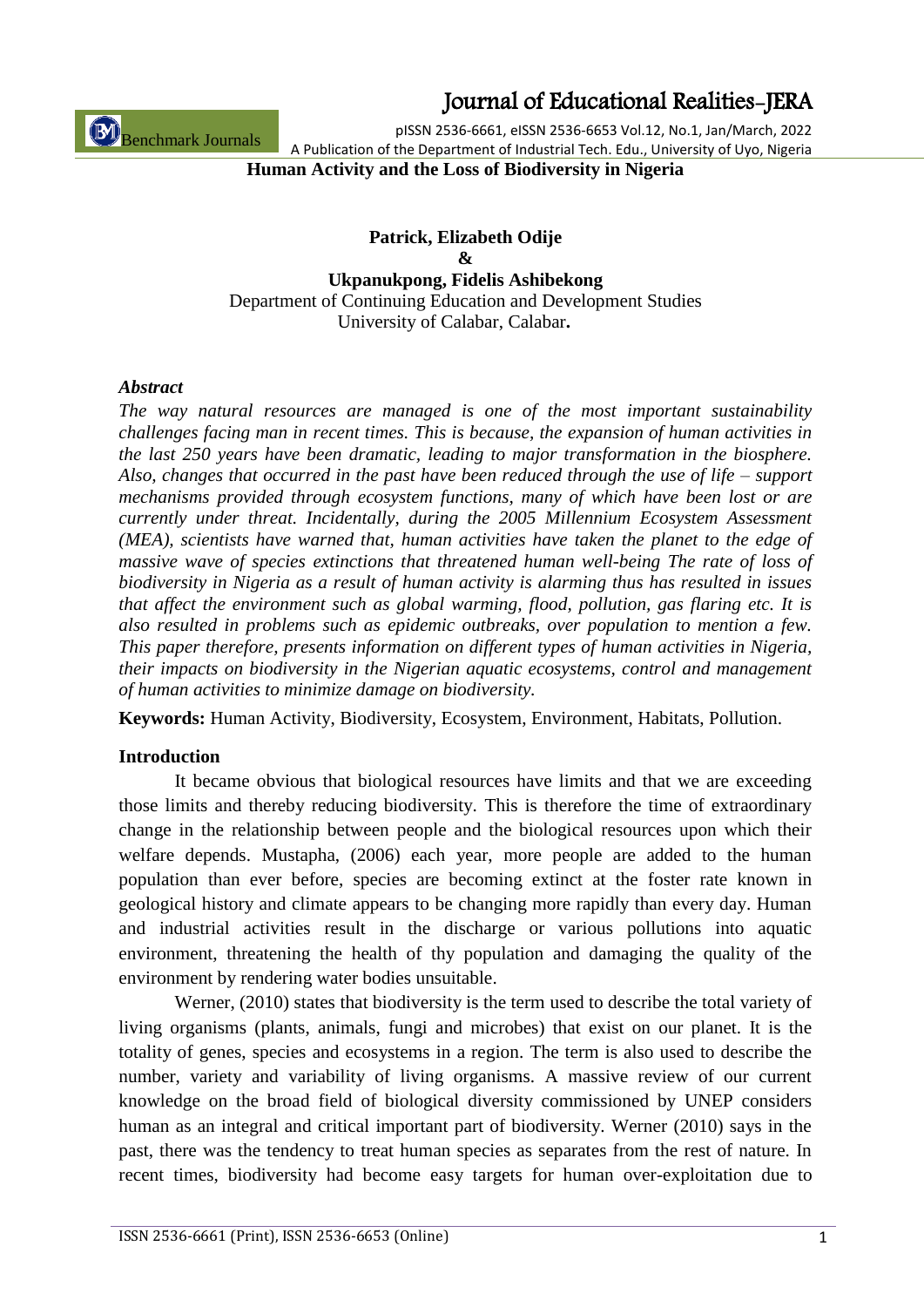# Benchmark Journals

pISSN 2536-6661, eISSN 2536-6653 Vol.12, No.1, Jan/March, 2022 A Publication of the Department of Industrial Tech. Edu., University of Uyo, Nigeria

burgeoning human populations and the guest for a "better life" through improvements in science and technology. Biodiversity, there, is being exploited at much faster rates than ever before with negative implications for sustainable human livelihood. Biodiversity is facing a doctrine of crisis proportions which could ultimately lead to mass extinctions in the very near future.

The biodiversity of the Nigerian aquatic ecosystems is increasingly being destroyed or depleted by persistent threat of aquatic pollution resulting from intense human activities such as indiscriminate use of fertilizers and pesticides in agriculture, industrialization, urbanization; pressure due to rapid population growth, mal-utilization and mismanagement of natural aquatic resources, dam, road and bridge construction, irrigation, draining and filling of wetlands. Wuver (2006) explains that, the negative environmental and social impacts of these projects are becoming evident and cannot be ignored if we are to avoid the sorts of problems which they have brought in other parts of the world.

The study therefore, presents information on different types of human activities in Nigeria, their impacts on biodiversity in the Nigerian aquatic ecosystems, control and management of human activities to minimize damage on biodiversity.

#### **Species Diversity in Nigerian Aquatic Ecosystems**

Nigeria aquatic ecosystems are characterized with diverse species of plants and animals unlike the terrestrial habitats, animals in the oceans are found at all depths, so that the total habitable space of a 4km (average) deep ocean is  $1,263,804 \text{km}^3$ . It is therefore reasonable to assume that Nigeria's aquatic flora and faunal biodiversity is higher than of the terrestrial habitats.

Wilson (2012) says the total fauna of the world is comprised of 25 phyla of which 24 phyla are in-vertebrate, the phylum chordate consists of the non-vertebrates and vertebrate chordates. Invertebrate species diversity is much higher in the aquatic ecosystem than in the terrestrial ecosystem. The significance of greater protection to the aquatic ecosystems cannot be over-emphasized, since its diverse fauna is of great economic and social importance.

#### **Human Activities Resulting in Contamination of Aquatic Ecosystems**

Almost everything produced by man or resulting from his activities can bring about contamination and eventual pollution of our diverse ecosystems. Pollution is defined as the production and or introduction by man, directly or indirectly of substances or energy into the environment, resulting in deleterious effects or harms living resources, including human beings or interferes with amenities and other uses of the environment (Ajas & Okoye, 2006).

Human activities such as deforestation, channelization, filling and construction of canals, leaves, dams, roads and bridges, agricultural, industrial and domestic activities, introduction of exotic species, over-exploitation of plant and animal species upset the hydrological regime, sediment characteristics and several biotic components.

Mustapha (2012) opined that, the most important aquatic pollution forms resulting from pollutions due to human's activities and which impact the biodiversity of aquatic ecosystems are; sediment pollution, organic pollution, eutrophication, acidification, heavy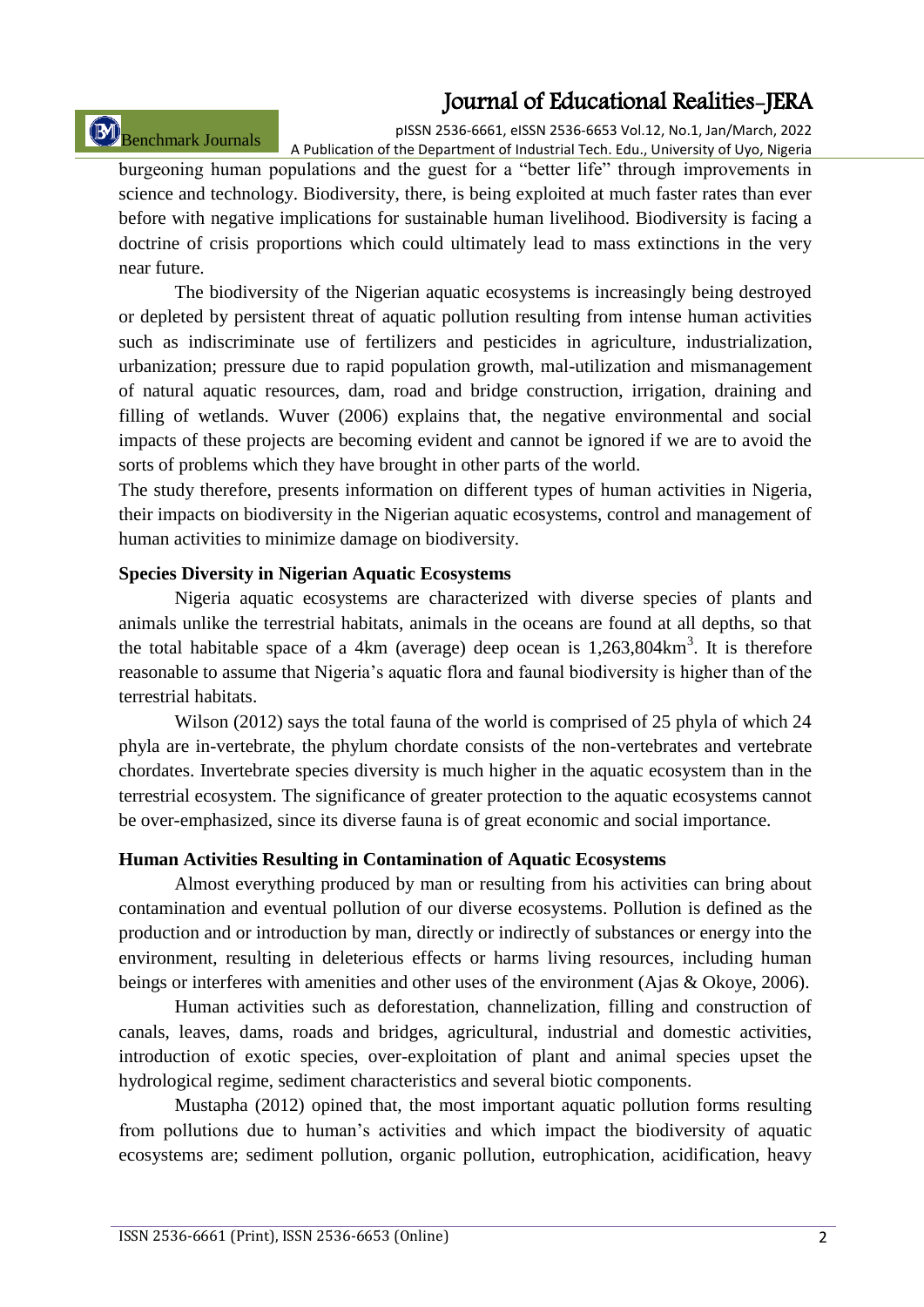# Benchmark Journals

pISSN 2536-6661, eISSN 2536-6653 Vol.12, No.1, Jan/March, 2022

A Publication of the Department of Industrial Tech. Edu., University of Uyo, Nigeria metals and organ chlorines, thermal pollution, unclear pollution, human introductions (voluntary or accidental) and oil pollution.

**Organic Pollution:** Organic pollutions such as domestic sewage, urban run-off, farm wastes and effluents from food processing industries, brewing industries, dairies, abattoirs, tanneries textiles and paper making factories have diverse adverse effects. Ekubo (2011) says pollution is biodegradable and are easily oxidized by making use of the dissolved oxygen in water. As dissolved oxygen drops, fish and other aquatic life are threatened or killed in the extreme case. Number of algae and bacteria is increased. Macrophytes are also adversely affected due to light reduction and solids rendering the bed of the river unstable for plants. The surest confirmation of serious and widespread water pollution in Nigeria is, in fact, the level of incidence of water related disease

**Eutrophication:** Concern over eutrophication is a relatively recent development in the scientific literature, with the earliest recollection dating back to the 1950s. Furthermore, a working definition of what this phenomenon entails was only provided in the mid-1990s, where Nixon (1995) described it as "an increase in the rate of supply of organic matter to an ecosystem." This was a crucial step as it recognized eutrophication as a process rather than confusing it with cause or consequence (i.e., a tropic state). Despite this, however, the definition leaves considerable room for interpretation, particularly from a management standpoint. With this in mind, subsequent re-workings of what constitutes eutrophication were required to meet both scientific and legal requirements. As a result, eutrophication has been defined as "the enrichment of water by nutrients causing an accelerated growth of algae and higher forms of plant life to produce an undesirable disturbance to the balance of organisms present in the water and to the quality of the water concerned" (OSPAR, 2003).

The key feature of this definition is founded in the prerequisite for deleterious consequences to occur as an explicit response to anthropogenic nutrient loading for it to be considered eutrophication. This is an important distinction to make, as symptoms generally associated with eutrophication can also occur in pristine ecosystems, with little or no human impacts, due to natural features such as increased water temperature and residence times (Human, 2018).

**Pesticides:** Pesticides such as insecticides and herbicides get washed into aquatic ecosystems where they may kill aquatic life or be absorbed by them and passed up the food chain until they become toxic to man. DDT for example is an insecticide, which was once widely used but the use of which had now been banned or severely restricted in many countries with Nigeria being a notable and unfortunate exception.

Egborge (2003) indicates that, Agrochemicals such as Gammalin 20 (for spray of cocoa tree), Aldrin dust (for seed preservation) and DDT (for tsetse fly and samarium fly control), have been ignorantly by some of people, in fishing and hunting. This is a very dangerous habit, which has adversely affected biota of any kind of the ecosystem, either directly or indirectly.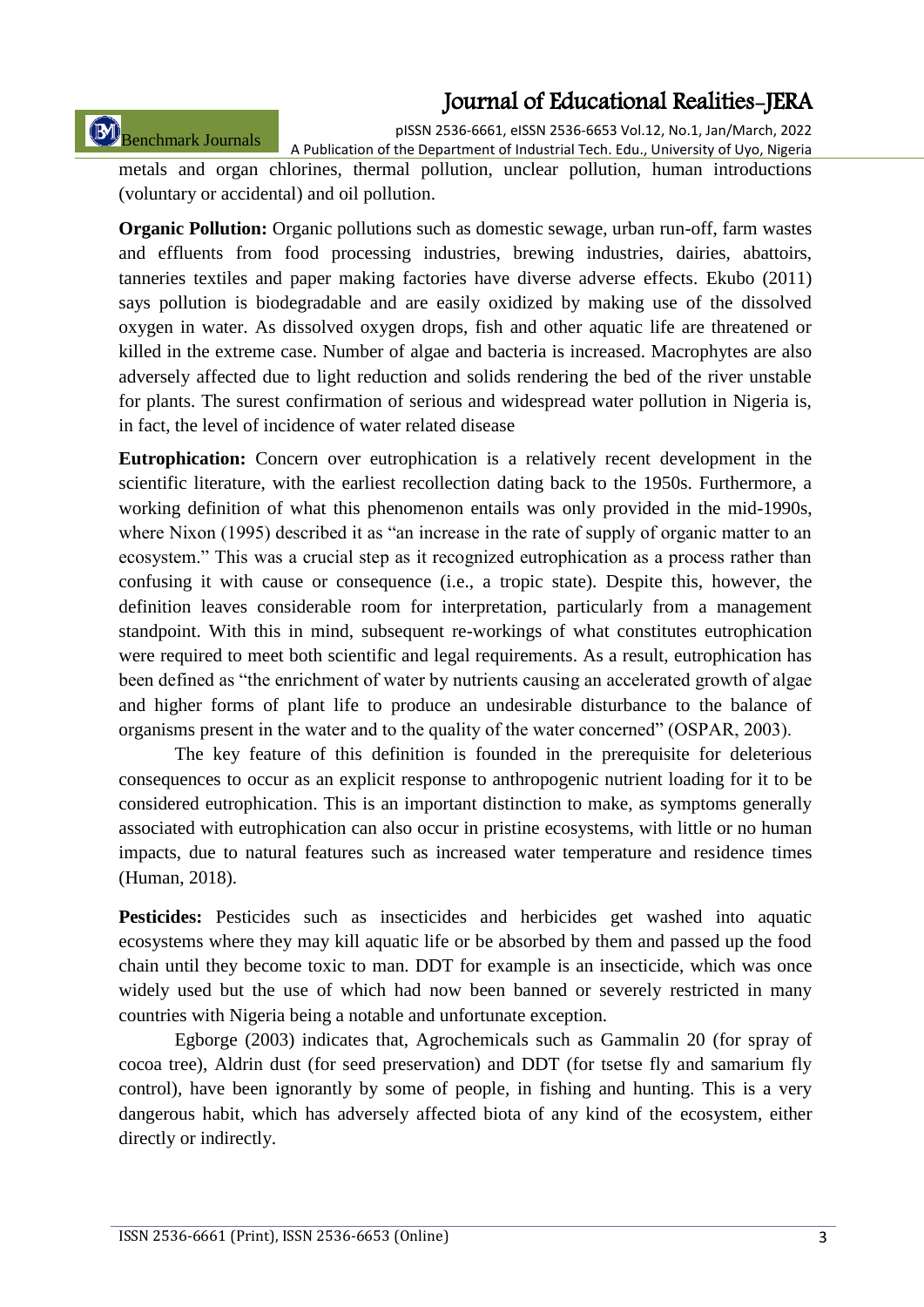Benchmark Journals

pISSN 2536-6661, eISSN 2536-6653 Vol.12, No.1, Jan/March, 2022 A Publication of the Department of Industrial Tech. Edu., University of Uyo, Nigeria

**Oil Pollution:** The inextricable adverse effects of petroleum exploration, prospecting and marketing on plants, animals, man and his environment, has until very recently received no attention. Steiner (2008), these adverse effects are alarming in the Niger Delta where there is predominance of oil wells. Petroleum exploration, exploitation and refining as well as the transportation, storage, marketing and use of petroleum products have all created problems in several biodiversity of the country. The formation of a film of oil on water bodies effectively presents natural aeration, leading to the death of organisms trapped below. Fish may also ingest spilled oil directly or indirectly, becoming unpalatable or even poisonous.

Gas Flaring: The energetic solution conference (2004) estimates that, the Niger Delta region has about 123 gas flaring sites. Agbola & Olurin (2003) stated that about 45.8 billion kilo watts of heat are discharged into the atmosphere from 1.8 billion cubic feet of gas daily in the Niger Delta region, leading to temperatures that render large areas inhabitable. Complete utilization of produced associated gas, reduction of flaring and production greenhouse gas is one of the policies that oil companies are expected to comply, with the stoppage of gas flaring completely by 2004 or 2008. Still 84.60% of total gas produced is still flared with 14.86% only being used locally (Okoli, 2005). From 1970-1986 a total of 125.5 cubic meters approximately of gas was produced in the Niger Delta region, 102.3 (81.75) million cubic meters was flared causing biodiversity, 2.6 million cubic meters was used as fuel by oil producing companies and about 14.6 million cubic meters was domestically consumed (Awosika, 1995). In 2004 Nigeria Liquefied.

Natural Gas pipeline transversing through Kala-Akama, Okrika mangrove forest leaked and set ablaze and burnt for three days. The local plants and animals within the areas where engulfed (Nenibarini, 2004). Apart from this fire incidence over several decades they have been many well documented cases of fire incidence that have resulted in a large number of human fatalities

. Acid rain is another problem within the region caused by gas flaring which has led to loss in biodiversity, with forest and economic crops being destroyed. The dominance of gasses and shrubs in some parts of the region indication of loss of natural forest, this may be due to acid rain but other factors may be the cause such as agricultural activities and the exploration and exploitation of oil companies (Uyigue & Agho, 2007).

The heat generated from gas flaring kills vegetation around flaring area, destroys mangrove swamps and suppressed the growth and flowing of some plants, induces soil degradation and diminishes agricultural productivity (Mba, 2000). A study by Adeyemo (2002) about the impact of gas flaring on agriculture showed that, direct relationship between gas flaring and productivity decline in agriculture. Apart from the above issues the toxicity to humans causing respiratory illness, leading to kidney disease, neurological disease and potential death (Ndubisi & Asia 2007).

#### **Control and Management of Human Activities to Minimize Damages on Biodiversity**

Measures to curb the damage on biodiversity by human activities, which impact aquatic ecosystems in Nigeria, are the most intricate and expensive and have attracted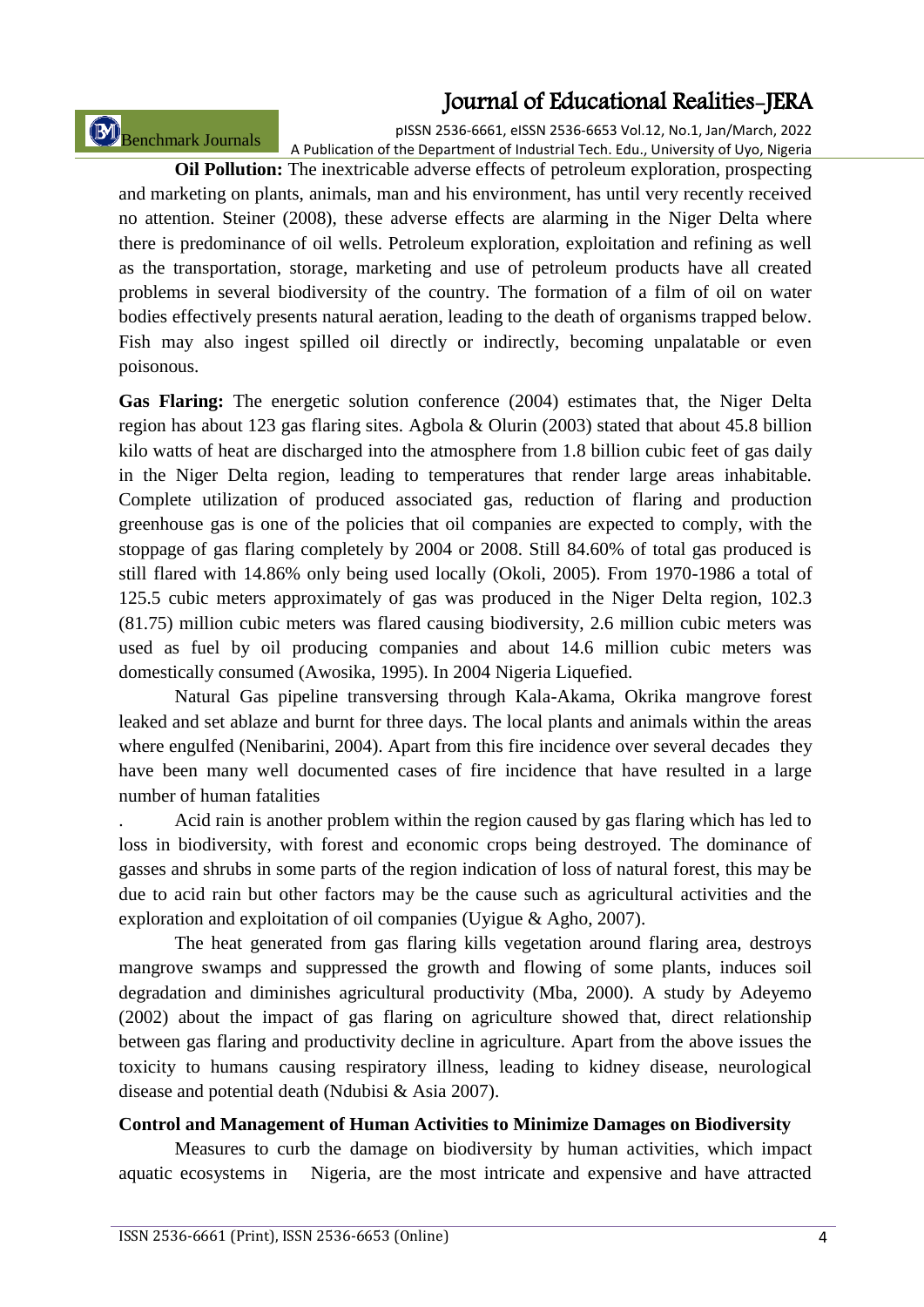# Benchmark Journals

pISSN 2536-6661, eISSN 2536-6653 Vol.12, No.1, Jan/March, 2022 A Publication of the Department of Industrial Tech. Edu., University of Uyo, Nigeria

insignificant attention from both the public and government (Adams & Jenkins, 2009). Biodiversity of aquatic ecosystems in Nigeria is threatened by various human activities, which culminate in diverse forms of pollution Okoli (2005) stated that, there is need for proper control and management of the various negative effect resulting from diverse cultural and social economically important human activities in order to attain sustainable development.

Abowei & Sikoki (2005) opined that there is an obvious need for an integrated approach to the control and management of human activities that impact biodiversity. This integrated approach should be an activity that will provide the framework for decisionmaking on how biodiversity can be conserved. The success of management depends on the level of awareness and co-operation of the public, decision-makers in government and managers. Control and management can further be enhanced by having national and regional coordination mechanisms. This is because marine waters and some of the marine living resources do not recognize national boundaries and therefore planning and management of marine resources and pollution prevention require a regional approach. The regional approach has an additional approach in terms of the national utilization of financial resources and manpower.

The key problems associated with human activities, UNESCO (1992) with report to biodiversity of aquatic ecosystem are related to inadequate planning for sustainable environmentally-sound, socio-economic development and the rational utilization of natural resources. These problems can only be overcome by adopting the following control management options: Proper Management of hydrological cycle, Environmental Impact Assessment (EIA), Environmental Auditing (EA), Monitoring and research related to the sources, levels and effects of pollutions, legislating technical methods of waste management which include non waste (zero waste) option, Waste minimization and waste treatment; multiagency projects; population control and environmental education.

#### **Conclusion**

The decline in biodiversity of aquatic ecosystems is largely caused by human activities and poses a serious threat to sustainable development. There is the need for urgent and decisive action to conserve and maintain genes, species and ecosystems. Technological developments, coupled with the growing sources needs of rapid population growth has increased the environmental hazards to biodiversity of all natural ecosystems. However, the rapid decline in biodiversity of aquatic ecosystems in Nigeria could be reversed, if there are sound engineering solutions based on ecological awareness. This should be determined on the basis of sound scientific evaluations of the existing resources and the carrying capacity of the ecosystem. In areas with rapid population growth, it may be necessary to invest in major carbon and nutrient-absorbing systems to avoid further degradation and to preserve the biological productivity of existing systems.

#### **Suggestions**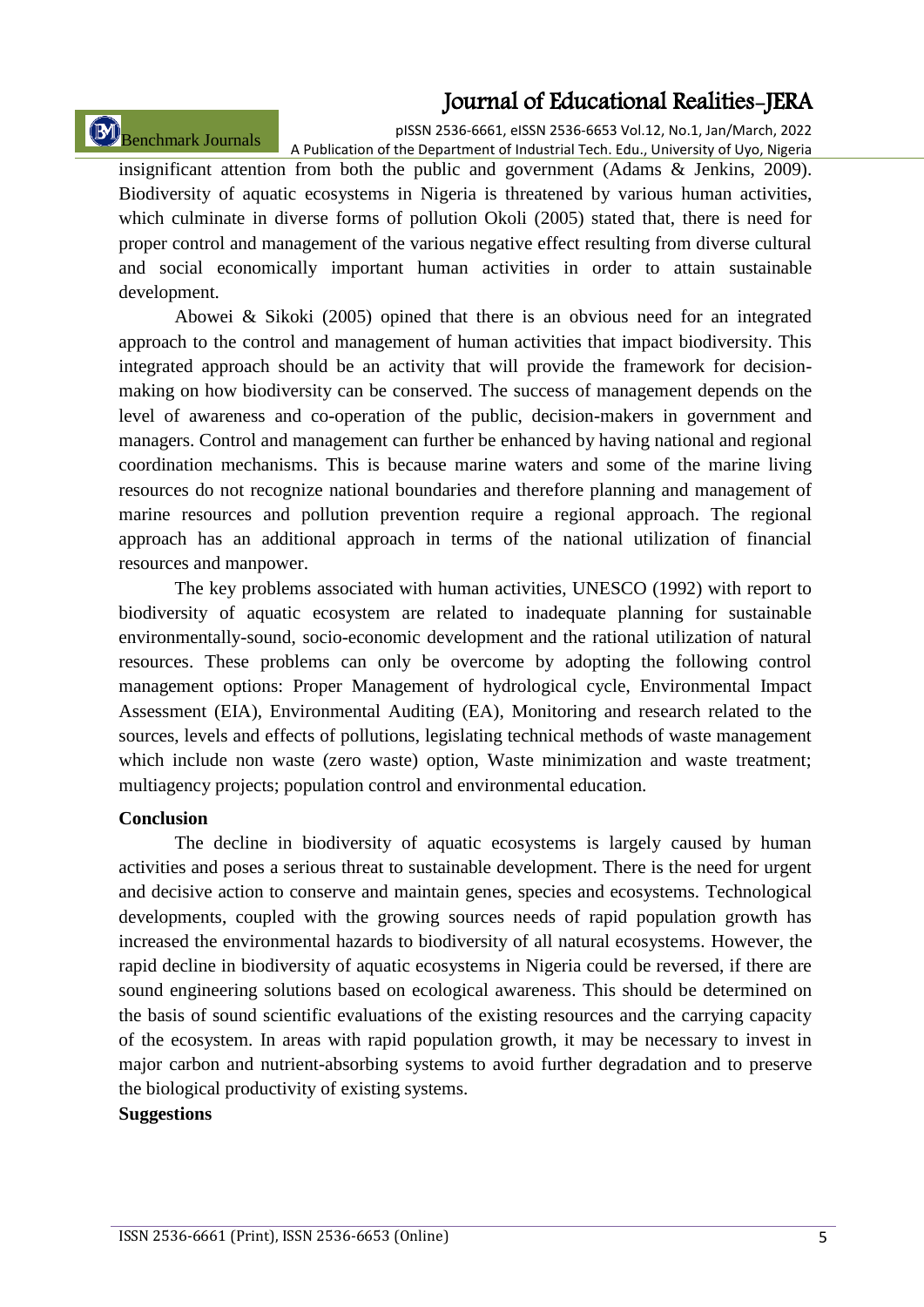Benchmark Journals

pISSN 2536-6661, eISSN 2536-6653 Vol.12, No.1, Jan/March, 2022 A Publication of the Department of Industrial Tech. Edu., University of Uyo, Nigeria

There is an obvious need for an integrated approach to the control and management of human activities that impact biodiversity. This integrated approach should be an activity that will provide the framework for decision-making on how biodiversity can be conserved.

- i. Control and management can further be enhanced by having national and regional coordination mechanisms. This is because marine waters and some of the marine living resources do not recognize national boundaries and therefore planning and management of marine resources and pollution prevention require a regional approach.
- ii. Proper Management of hydrological cycle
- iii. Regular Environmental Impact Assessment should be carried out by government at all levels
- iv. Environmental auditing, monitoring and research related to the sources, levels and effects of pollutions

### **References**

- Abowei, J. F. & Sikoki, F. D. (2005). Water pollution management and control. Double-trust publication Co, Nigeria.
- Adams, R. J. & Jenkins, M. D. (2009). Biodiversity in Sub-Saharan Africa and its Islands: Conservation, management and sustainable use. Proceedings of the international union for conservation of Nature and National Resources Switzerland.
- Adeyemo, A. M. (2002). The oil industry extra-ministerial institutions and sustainable agricultural development: A case study of Okrika L.G.A. of River State, in Nigeria. Journal of oil and politics, 2(1).
- Agboola, T. & Olurin, T. (2003). Land use and land cover change in the Niger Delta. Except from a research paper presented to the centre for democracy and development.
- Awosika, L. F. (1995). Impacts of global climate change and sea level rise on coastal resources and energy development in Nigeria. In: Umolu, J. C. ed). Global Climate change: impact on energy development. DAMTECH Nigeria Limited, Nigeria.
- Egborge, A. B. (2003). Biodiversity of aquatic fauna of Nigeria. NARESCON-FISPA, Abuja, Nigeria.
- Ekubo, A. J. (2011). Aspects of aquatic pollution in Nigeria. Res. J. Envion. Earth Sci.
- Human, L.R.D., Magoro, M.L., Dalu, T., Perissinotto, R., Whitfield, A.K., Adams, J.B., Deyzel, S.H.P., & Rishworth, G.M., (2018). Natural nutrient enrichment and algal responses in near pristine micro-estuaries and micro-outlets. Science of the Total Environment 624, 945–954
- Mba, N. I. (2000). Review of the environmental phosphorus handbook. Limnol. Oceanogr.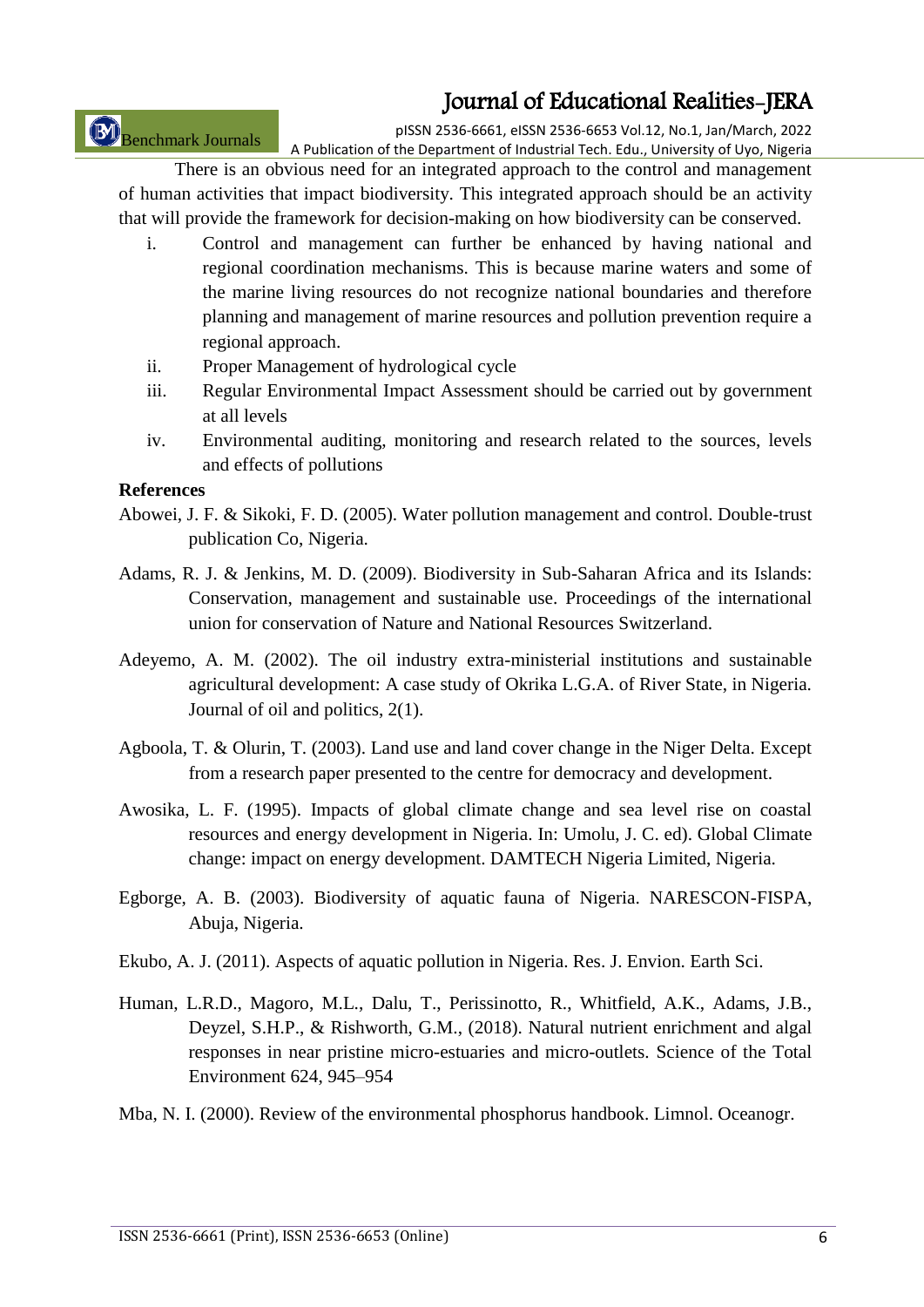Benchmark Journals

pISSN 2536-6661, eISSN 2536-6653 Vol.12, No.1, Jan/March, 2022 A Publication of the Department of Industrial Tech. Edu., University of Uyo, Nigeria

- Mustapha, M. K. (2006). Effects of human activities on the biodiversity of a tropical manmade lake. Niger J. Pure applied Sci.
- Mustapha, M. K. (2012). Ecological impact on biodiversity of a tropical man-made lake. Niger J. Pure applied Sci.
- Nenibarini, Z. P. (2004). Impact of Extractive industries on the biodiversity of the Niger Delta. National workshop on coastal and marine biodiversity management.
- Nixon, S.W., (1995): Coastal marine eutrophication: A definition, social causes, and future concerns. Ophelia 41, 199–219.
- Okoli, M. K. (2005). Environmental Factors in the management of the oil and gas industry in Nigeria [www.cenbeak.org.](http://www.cenbeak.org/)
- OSPAR, (2003) : Strategies of the OSPAR commission for the protection of the marine environment of the north-east Atlantic (reference number: 2003e21). OSPAR Convention for the Protection of the Marine Environment of the Northeast Atlantic: Ministerial Meeting of the OSPAR Commission, Bremen, 25 June 2003, vol. Annex 31 (Ref. B-4.2).
- Steiner, R. C. (2008) Double standards: A report submitted to friends of the earth, international standards to present and control pipelines oil spills, compared with shell practices in Nigeria.
- UNESCO, (1992). Global Biodiversity strategy: Policy-makers Guide, World Resources institute, Italy.
- Uyigue, E. & Agho, M. (2007). Coping with climate change and environmental degradation in the Niger Delta of Southern Nigeria Community Research and development centre Nigeria.
- Uyigue, E. & Agho, M. (2009). Coping with climate change and environmental degradation in the Niger Delta of South Nigeria, Benin, Benin City: Community Research and Development Centre (CREDC).
- Werner, T. B. (2010). Conserving the world biological diversity. IUCN, New York, USA.
- Wilson, E. O. (2012). The diversity of life. Hayward University press. USA.
- WRI, World Resource Institute, (1992) World Resource 1992-93, New York; Oxford University press.